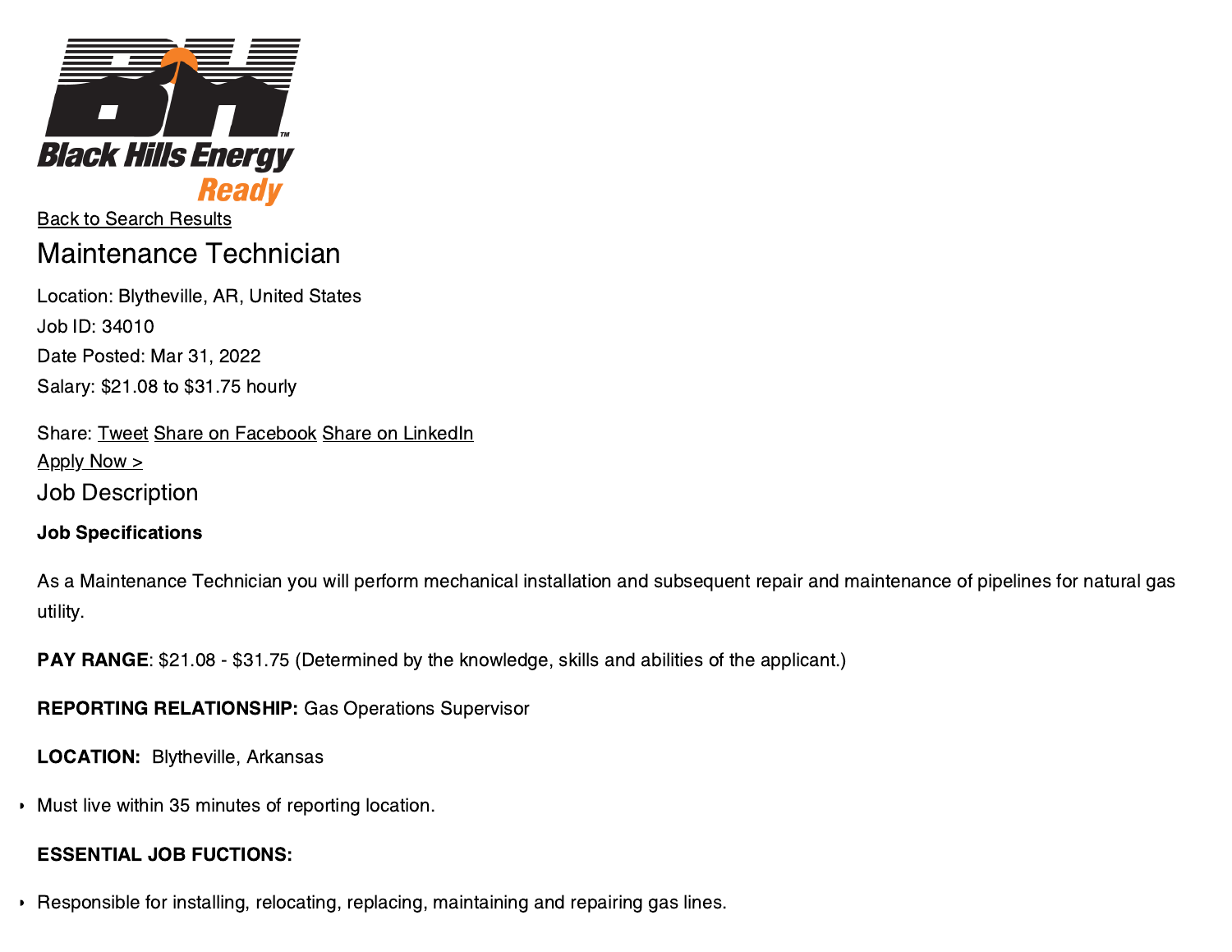- Inspect pipeline and structural welding required for construction and maintenance of Company facilities including the installation, operation and maintenance of distribution and transmission facilities.
- Estimate pipeline jobs, provide developer/contractor bids and complete AFE requests.
- Coordinate schedules, safety programs & communications, and assist in qualification evaluation.
- Maintain a high regard for personal safety, for the safety of company assets and employees, and the general public.

# ADDITIONAL RESPONSIBILITES:

- Responsible for inventory and compliance reporting.
- Achieve and maintain all Operator Qualifications and requirements applicable to the job classification.
- May be required to carry a company-provided cell phone, work non-traditional hours as needed, and respond or be on stand-by during nonworking hours, especially related to company emergencies.
- Other duties as assigned.

# QUALIFICATIONS:

- No experience required. Training provided.
- High school diploma or equivalent required.
- Federal, State or Local certifications where required to perform work.
- Must be able to obtain a CDL within the first 90 days of employment.

# KNOWLEDGE/SKILLS/ABILITIES:

- **Previous utility and construction experience is helpful.**
- Knowledge and experience in safe handling practices of flammable gases, liquids and high-pressure systems.
- Knowledge of load sizing for measurement.
- Knowledge of operating cost associated with the equipment in area of responsibility.
- Knowledge of basic properties of metals.
- Knowledge of micrometers, calipers, and thickness testing equipment operations.
- General knowledge of regulators and relief valves found on project lines and main lines and general meter sets.
- Ability to become familiar with company policies and practices, and regulatory and tariff requirements.
- Ability to interact positively with customers and respond to customer inquiries.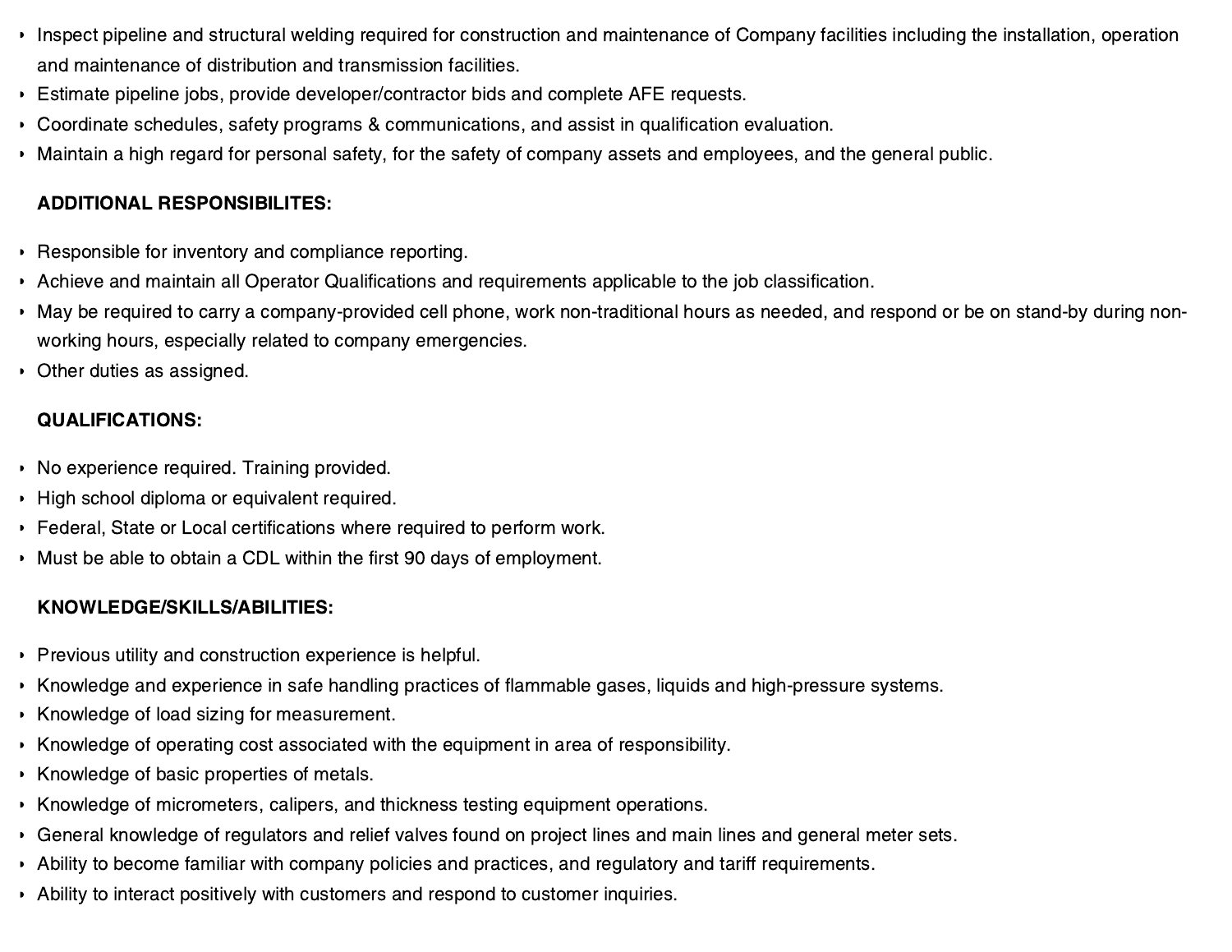- Capability to work with a team, take direction from supervisors, keep required job schedules, focus attention on details, and follow work rules.
- Good verbal and written communication skills.
- Ability to hand dig and expose other utilities.
- Ability to operate and maintain equipment such as a backhoe, trenchers and other digging equipment.
- Ability to run pipeline construction equipment.
- Ability to deal with a wide variety of people with tact, courtesy and integrity.
- Maintain regular, diligent attendance and a consistently high level of performance.
- Ability to work from written and verbal instructions.
- **Basic math and digital literacy.**
- Ability to lead and interpret job related blueprints and diagrams.
- Job planning and prioritizing.

### MENTAL/PHYSICAL DESCRIPTIONS AND WORKING CONDITIONS:

The mental and physical descriptions are representative of the activities an employee in a field job performs. Reasonable accommodations may be made to enable individuals with disabilities to perform the essential functions.

Mental description: Understand, remember, apply oral and/or written instructions or other information, and communicate routine factual information. Apply common sense in performing job functions, usually within a set of rules or guidelines.

While performing the duties of this job, the employee continuously moves about the office and the job sites and operates machines and equipment. Employee frequently accesses low and high areas with additional equipment, ascends/descends stairs, maintains coordination, and engages in repetitive motions (kneeling, reaching). Employee may occasionally use a respirator. Employee operates job related equipment and tools. Employee routinely performs this work for an average of 8-10 hours per day and occasional extended hours as necessary. Regular, reliable, and timely attendance is expected.

Specific lifting abilities required by this job include: Heavy work. Exerting up to 100 pounds of force occasionally, and/or up to 50 pounds of force frequently and/or up to 25 pounds of force constantly to move objects.

Work environment: Occasionally perform work indoors and routinely perform work outdoors in sometimes inclement weather with moderate to high noise level. Worker may be subject to hazards including a variety of physical conditions such as proximity to moving mechanical parts, moving vehicles, electrical current, working in places of height or close quarters (i.e. crawl spaces, small enclosed rooms, narrow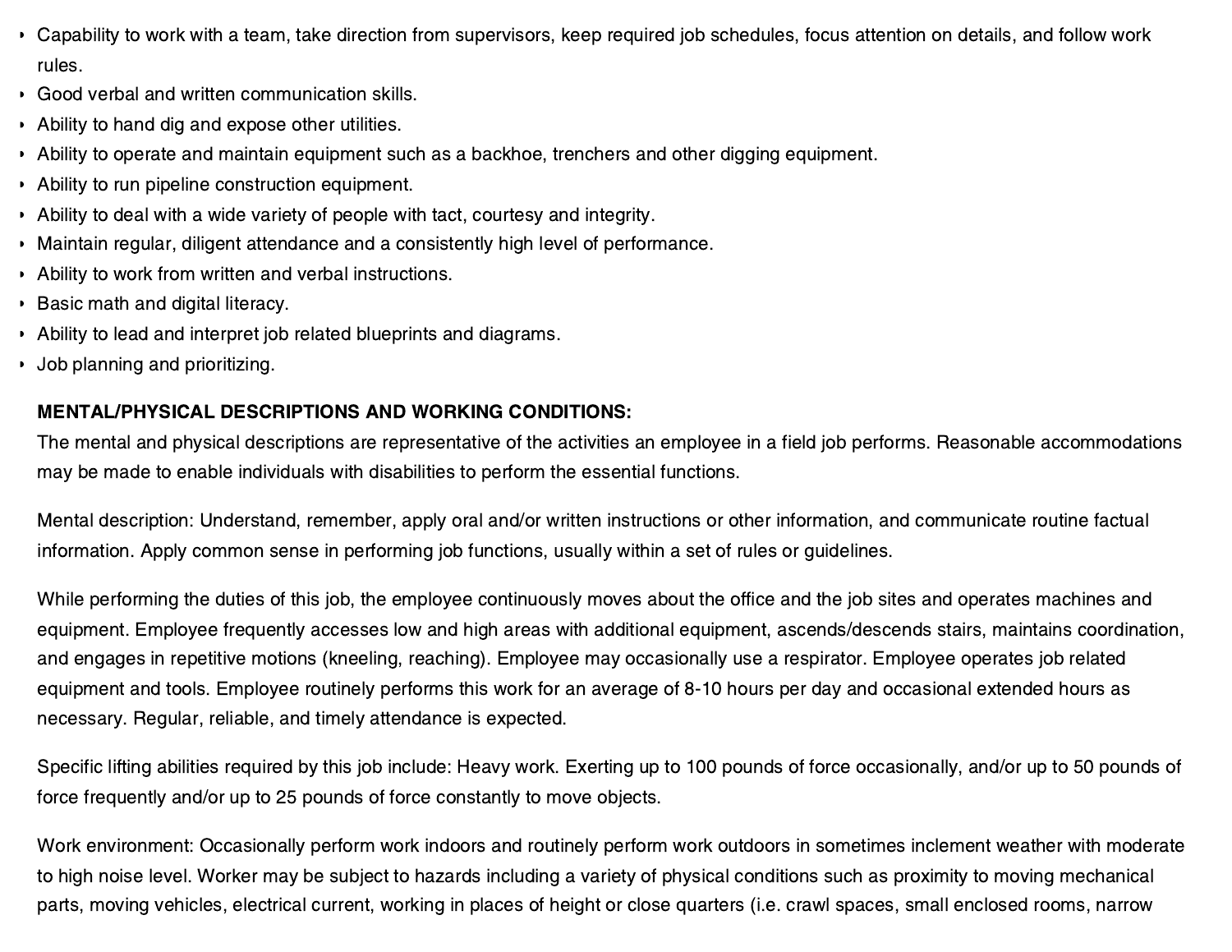aisles of passageways). Willing to travel occasionally (less than 10 days per year) by automobile (as driver and passenger), commercial airlines, rental vehicles and public transportation and be able to lodge in public facilities.

This description is not intended to be an all-inclusive list of responsibilities, duties, and requirements for employees in this position. Job descriptions may and do change periodically. Where positions are covered by a collective bargaining unit agreement, the terms and conditions of the agreement will apply.

About our Company: We are a customer, growth and safety focused utility company that is dedicated to our communities. We improve life with energy as an energy partner of choice. Our diverse culture fuels unique perspectives, opening doors to new insights and possibilities. Based in Rapid City, South Dakota, we have over 3000 employees and serve 1.3 million natural gas and electric utility customers across eight states (South Dakota, Montana, Wyoming, Colorado, Nebraska, Iowa, Kansas, and Arkansas).

Enjoy our Comprehensive Benefits Package! Annual incentive program, 401(k) (6% company match and up to 9% company retirement contribution), tuition reimbursement, paid time off, additional Veteran PTO, paid holidays and annual floating holidays, company paid short term and long term disability, paid maternity and paternity benefits, health and wellness program, and competitive medical, dental and vision insurance.

Candidates must successfully pass a pre-employment drug screen and background check.

Black Hills Energy does not sponsor applicants for work visas. All applicants must be legally authorized to work in the US.

We are an equal opportunity employer. All qualified applicants will receive consideration for employment without regard to race, color, religion, sex, sexual orientation, gender identity, national origin, disability, age, or status as a protected veteran.

Wage: 21.08 to 31.75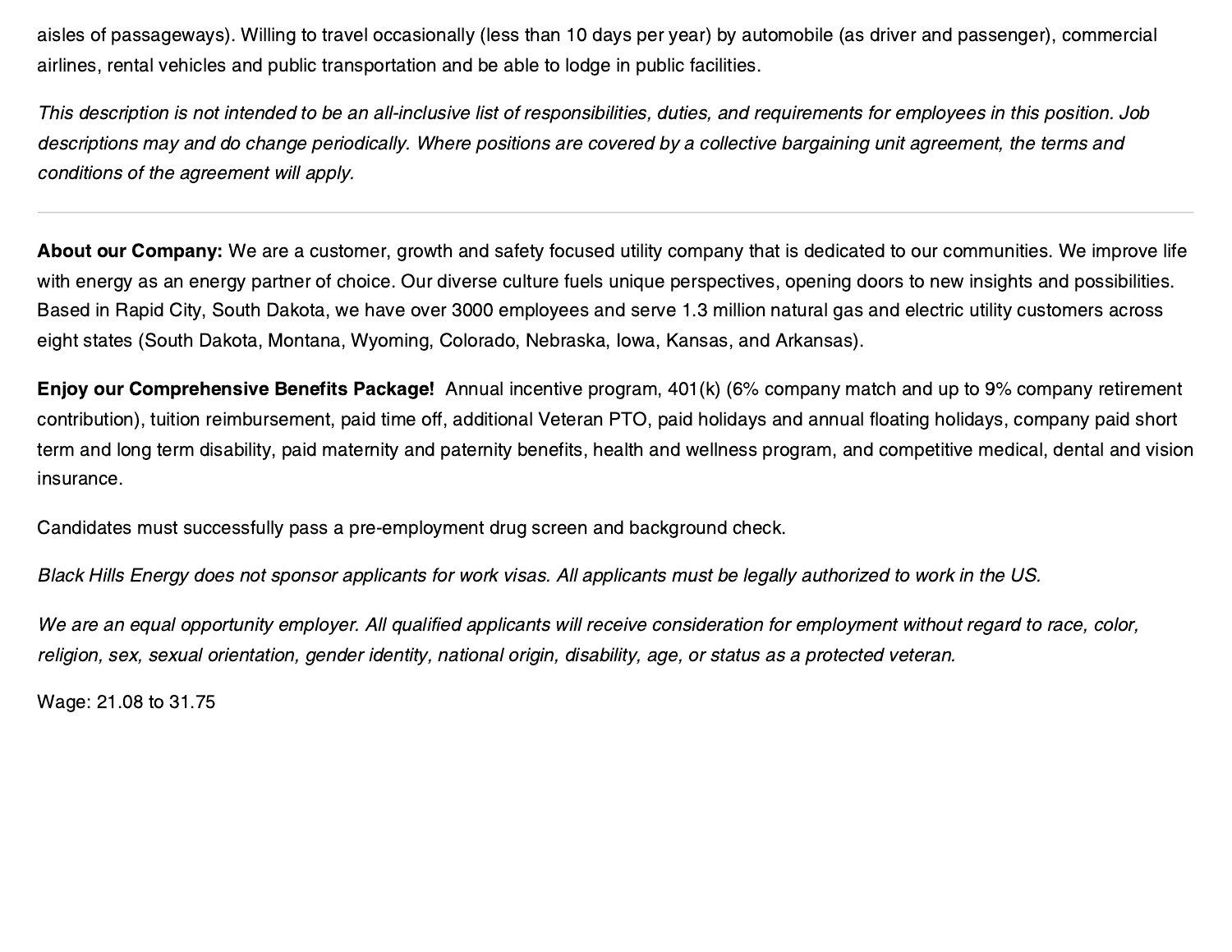00:47

Share: [Tweet](https://twitter.com/intent/tweet?original_referer=https%3A%2F%2Fcareers.blackhillsenergy.com%2Fjobs%2F9195869-maintenance-technician&source=tweetbutton&text=Maintenance%20Technician%20in%20Blytheville%2C%20AR%20-%20Black%20Hills%20Energy&url=https%3A%2F%2Fcareers.blackhillsenergy.com%2Fjobs%2F9195869-maintenance-technician) Share on [Facebook](http://www.facebook.com/sharer.php?u=https%3A%2F%2Fcareers.blackhillsenergy.com%2Fjobs%2F9195869-maintenance-technician&t=Maintenance%20Technician%20in%20Blytheville%2C%20AR%20-%20Black%20Hills%20Energy) Share on [LinkedIn](http://www.linkedin.com/shareArticle?mini=true&url=https%3A%2F%2Fcareers.blackhillsenergy.com%2Fjobs%2F9195869-maintenance-technician&title=Maintenance%20Technician%20in%20Blytheville%2C%20AR%20-%20Black%20Hills%20Energy)  $Apply Now >$  $Apply Now >$